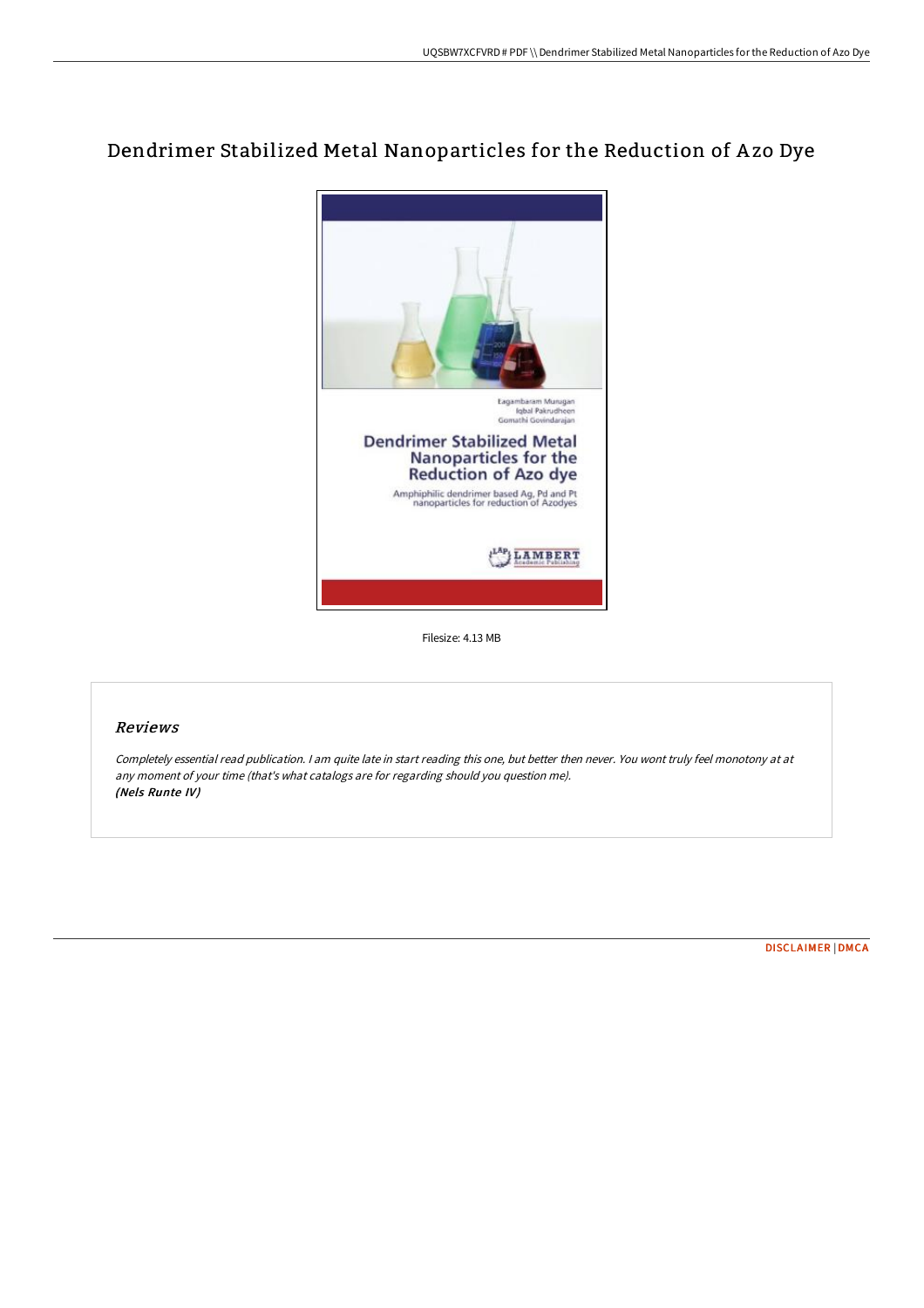## DENDRIMER STABILIZED METAL NANOPARTICLES FOR THE REDUCTION OF AZO DYE



LAP LAMBERT Academic Publishing. Paperback. Book Condition: New. Paperback. 80 pages. Dimensions: 8.7in. x 5.9in. x 0.2in.With our study we can concluded that, amphiphilic dendrimer can be well suited for the formation of metal nanopartiles viz. , Ag, Pd and PtNPs. Based on the performance of APPI-G2 it was inferred that, other types of dendrimers which having similar properties could also be exploited for the same application. As these nanocatalysts selectively reduce the methyl orange, the same can also be extended to chemo selective reduction of azo dyes having different reducible groups under mild conditions. This item ships from multiple locations. Your book may arrive from Roseburg, OR, La Vergne,TN. Paperback.

 $\blacksquare$ Read Dendrimer Stabilized Metal [Nanoparticles](http://albedo.media/dendrimer-stabilized-metal-nanoparticles-for-the.html) for the Reduction of Azo Dye Online  $\Rightarrow$ Download PDF Dendrimer Stabilized Metal [Nanoparticles](http://albedo.media/dendrimer-stabilized-metal-nanoparticles-for-the.html) for the Reduction of Azo Dye